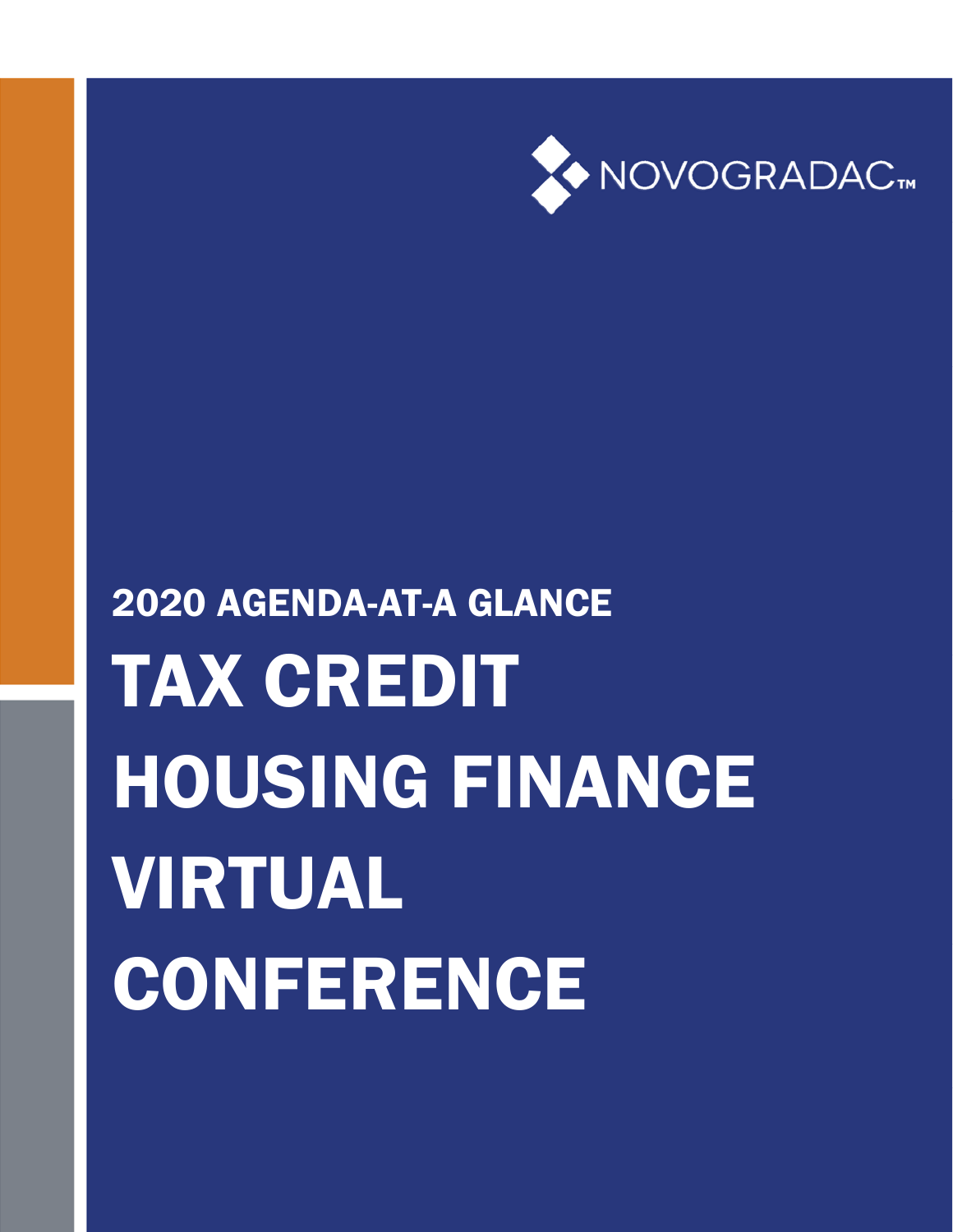## Nov. 16, 2020

## 1–5 p.m. ET LIHTC 101: The Basics

Learning objective(s):

- Recall how tax credits make housing more affordable for lowincome households
- Determine approximately how many per-capita tax credits are available in states and territories in a given year
- Identify tools lawmakers and regulators have implemented over the years to increase the number of tax credits available at the state and national level
- Identify costs that are generally included in and excluded from eligible basis and determine how and whether that eligible basis should receive a basis boost
- Determine a building's applicable fraction according to number of residential rental units or the floor space of those units
- Identify the roles and financial motivations of the major parties involved in a tiered LIHTC ownership structure
- Recall multiple factors that affect tax credit pricing
- Identify the role of the qualified allocation plan in states' allocating tax credits and monitoring compliance
- Identify the major parties and their roles in a typical public bond issue
- Identify how failing the 50 percent test equates to a corresponding drop in tax credits claimed and equity received
- Identify major differences between 9 percent deals and 4 percent deals
- Differentiate between how acquisition costs and rehabilitation costs are treated regarding eligible basis boosts and applicable tax credit percentages
- Recall the basic elements of the major tax credit rules including the minimum set-aside, income limits and rent limits
- Differentiate between the tax credit period and the compliance period in claiming and earning credits as well as in assessing tax credit recapture risk

Instructional delivery method: Group internet Program level: Basic Prerequisites: None Advance preparation required: None Recommended field of study: Taxes Recommended CPE credit: 4

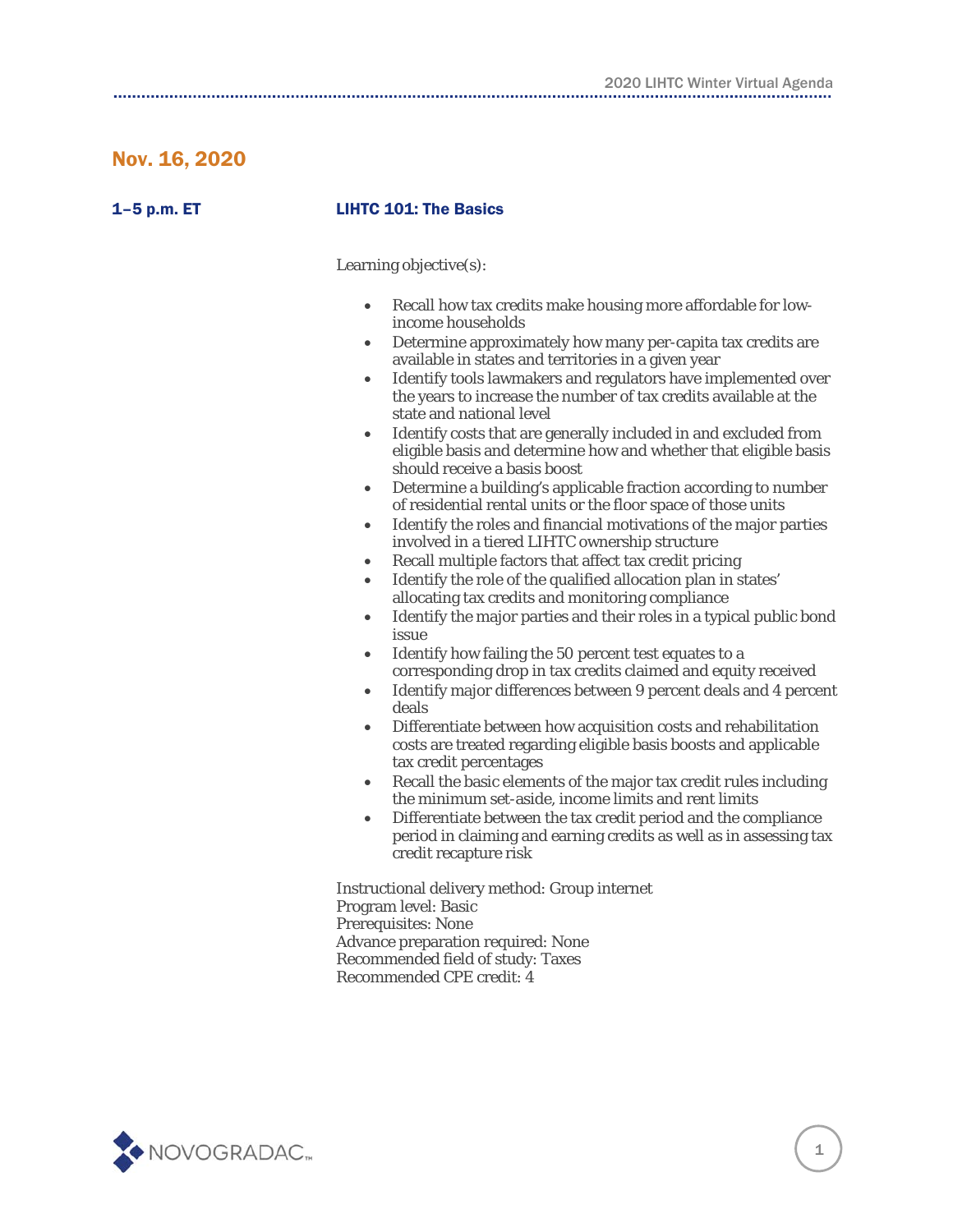# Nov. 17, 2020

| 1-5 p.m. ET   | <b>Combining 9 Percent and 4 Percent LIHTCs</b>                                                                                                                                                                                                                                                                                                                                                                                                                                                                                                                                                                                                                                                                                                                                                                                                                                                                                                                                                                                                                                                                                                                                           |
|---------------|-------------------------------------------------------------------------------------------------------------------------------------------------------------------------------------------------------------------------------------------------------------------------------------------------------------------------------------------------------------------------------------------------------------------------------------------------------------------------------------------------------------------------------------------------------------------------------------------------------------------------------------------------------------------------------------------------------------------------------------------------------------------------------------------------------------------------------------------------------------------------------------------------------------------------------------------------------------------------------------------------------------------------------------------------------------------------------------------------------------------------------------------------------------------------------------------|
|               | Learning objective(s):                                                                                                                                                                                                                                                                                                                                                                                                                                                                                                                                                                                                                                                                                                                                                                                                                                                                                                                                                                                                                                                                                                                                                                    |
|               | Define what constitutes a "hybrid" property<br>$\bullet$<br>Identify advantages of using 9 percent and 4 percent LIHTCs for<br>$\bullet$<br>the same property<br>Identify best practices for structuring hybrid deals and allocating<br>$\bullet$<br>costs                                                                                                                                                                                                                                                                                                                                                                                                                                                                                                                                                                                                                                                                                                                                                                                                                                                                                                                                |
|               | Instructional delivery method: Group internet<br>Program level: Intermediate<br>Prerequisites: A basic understanding of how the LIHTC program works<br><b>Advance preparation required: None</b><br>Recommended field of study: Taxes<br><b>Recommended CPE credit: 4</b>                                                                                                                                                                                                                                                                                                                                                                                                                                                                                                                                                                                                                                                                                                                                                                                                                                                                                                                 |
| Nov. 18, 2020 |                                                                                                                                                                                                                                                                                                                                                                                                                                                                                                                                                                                                                                                                                                                                                                                                                                                                                                                                                                                                                                                                                                                                                                                           |
| $1-5$ p.m. ET | <b>LIHTC 202: Year 15</b>                                                                                                                                                                                                                                                                                                                                                                                                                                                                                                                                                                                                                                                                                                                                                                                                                                                                                                                                                                                                                                                                                                                                                                 |
|               | Learning objective(s):<br>Identify the factors that cause an LP capital account to go<br>$\bullet$<br>negative vs. strategy that can keep it positive<br>Calculate the amount the GP needs to pay the LP in a buyout to<br>$\bullet$<br>cover the LP's taxes on any gain on liquidating sale<br>Compare the merits of two methods for making the liquidating<br>$\bullet$<br>distributions to the GP and LP to deliver residual cash to each<br>partner<br>Identify motivations for both the GP and LP in wanting the GP to<br>$\bullet$<br>buyout the LP's interest prior to Year 15 as well as both parties'<br>motivations for not wanting an early buyout<br>List benefits to partners of refinancing the property at or prior to<br>$\bullet$<br>Year 15<br>Calculate the funding sources needed to satisfy the cash uses in a<br>$\bullet$<br>deal resyndication<br>List the basic rules associated with a qualified contract<br>$\bullet$<br>Instructional delivery method: Group internet<br>Program level: Intermediate<br>Prerequisites: A basic understanding of how the LIHTC program works<br><b>Advance preparation required: None</b><br>Recommended field of study: Taxes |

Recommended CPE credit: 4

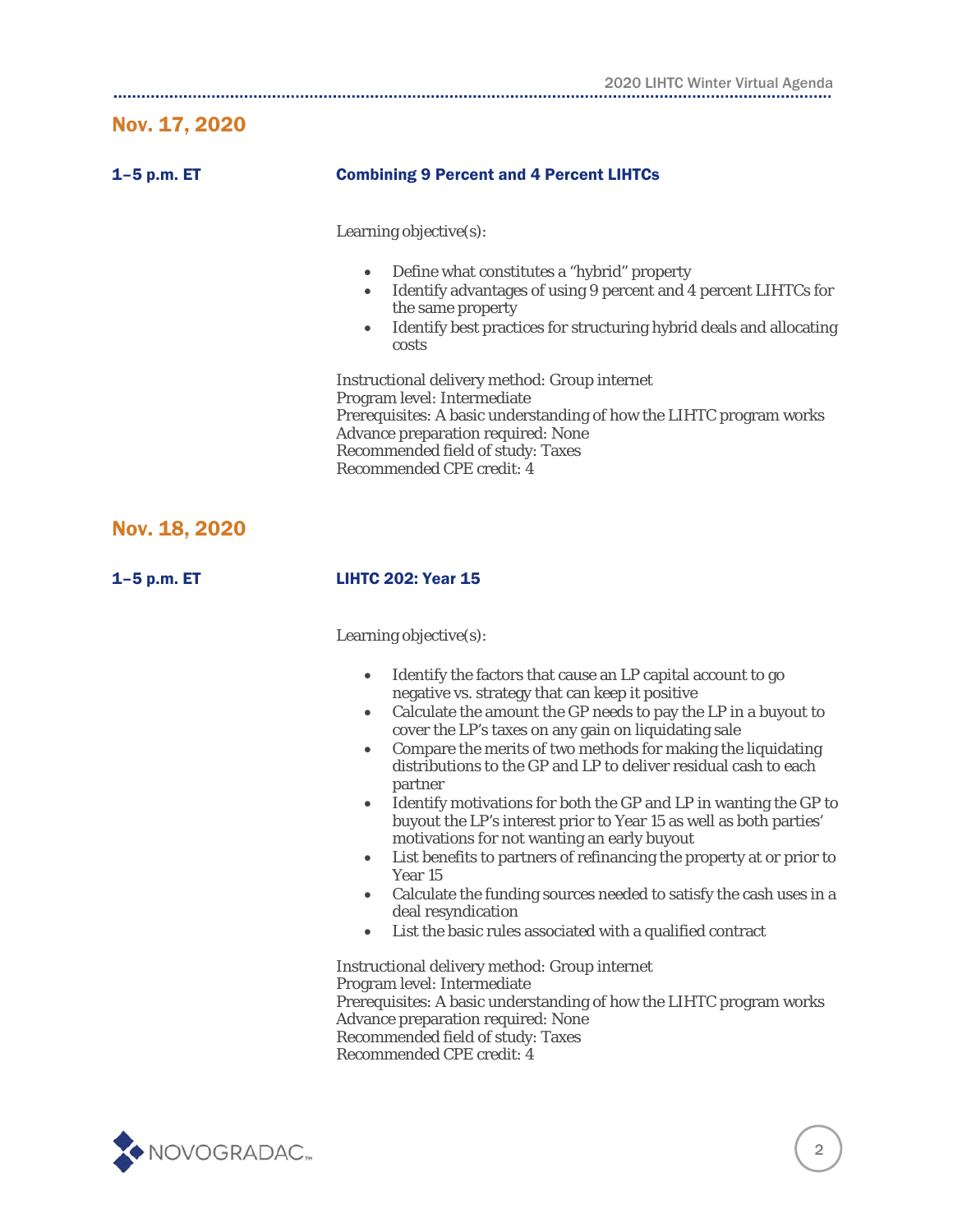## Nov. 19, 2020

### 1–5 p.m. ET LIHTC 301: Running the Numbers

Learning objective(s):

- Identify the applicable factors in including costs such as demolition costs, impact fees, off-site improvements, developer fees and other soft costs in eligible basis
- List cash flow distributions that would typically be in violation of a partnership's cash flow waterfall
- Identify when an acq/rehab property with existing tenants can first qualify for tax credits according to the tack-back rule
- Calculate how excess basis can benefit a partnership's first-year credit calculation
- Identify the circumstances under which a building can qualify for tax credits in a year prior to other buildings in the same "project" by meeting the minimum set-aside
- Identify how the timing and amount of capital contributions as well as the timing of credit delivery affect a limited partners' internal rate of return
- Calculate a partner's 704(b) Basis, including its minimum gain
- List common options available to a LIHTC partnership that approaches Year 15 of the compliance period
- Define "resyndication" and "qualified contract"
- Define "economic substance"
- Identify purpose behind the Rental Assistance Demonstration (or "RAD") Program
- Define "scattered site" and the IRS's interpretation of "rentrestricted" language in the internal revenue code relating to scattered sites
- Define the "ten-year hold rule" for acquisition properties and the "substantially assisted" super exception to the rule
- Identify the major benefits of twinning LIHTC transactions with historic tax credits
- Identify the effects of 50(d) income per regulations
- List the basic rules associated with a qualified contract

Instructional delivery method: Group internet Program level: Advanced Prerequisites: An intermediate understanding of how the LIHTC program works Advance preparation required: None Recommended field of study: Taxes Recommended CPE credit: 4

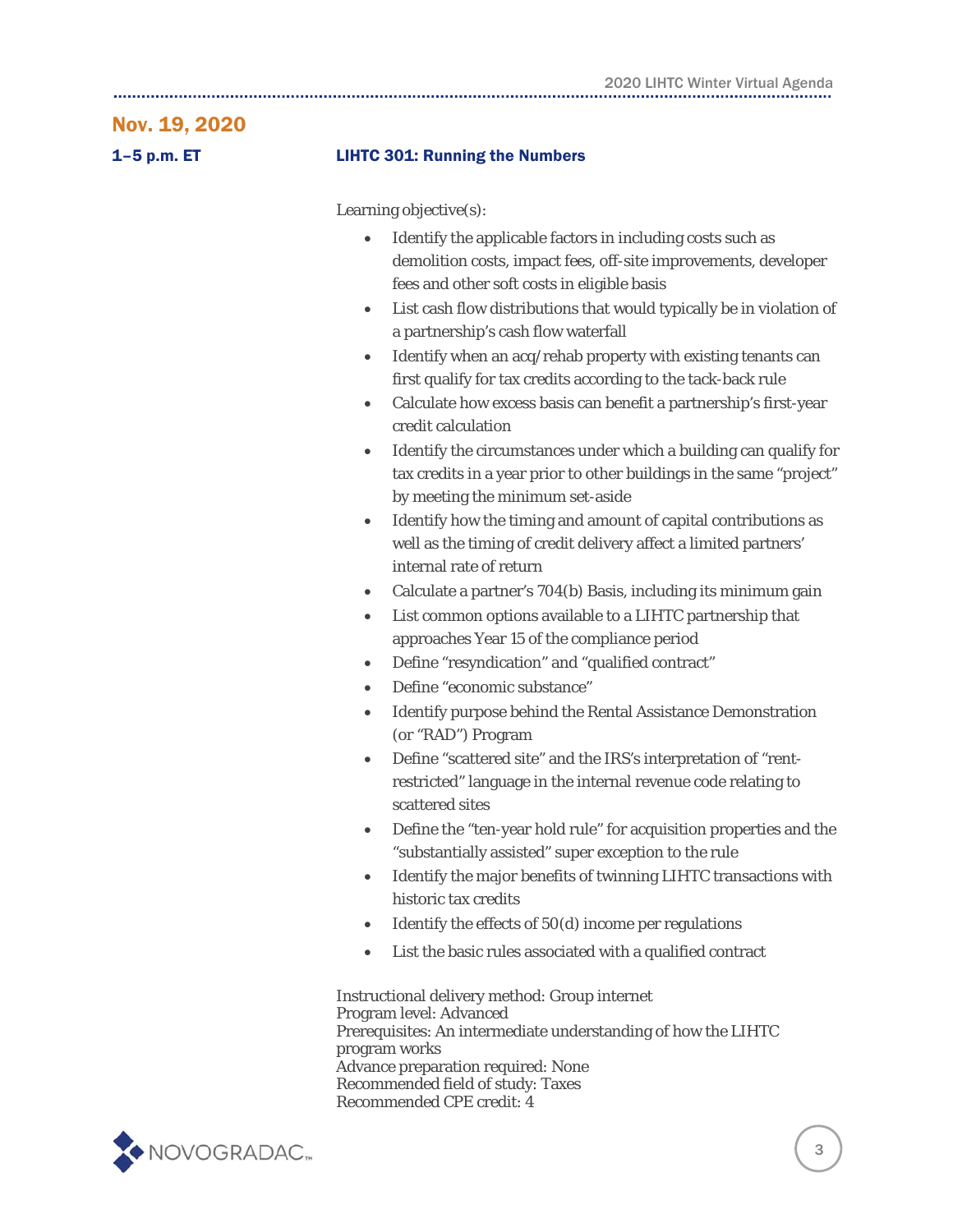# Thursday, Dec. 3, 2020

### \*Times ET and subject to change

| Noon-12:15 p.m. | <b>Welcome and Keynote Address</b><br>No CPE Offered.                                                                                                       |
|-----------------|-------------------------------------------------------------------------------------------------------------------------------------------------------------|
| 12:15-1:20 p.m. | <b>Washington Wire Report</b>                                                                                                                               |
|                 | Learning Objective $(s)$ : Identify the potential effects of the recent<br>presidential election and new Congress on the affordable housing<br>community    |
|                 | Instructional delivery method: Group internet                                                                                                               |
|                 | Program level: Update                                                                                                                                       |
|                 | Prerequisites: None<br>Advance preparation required: None                                                                                                   |
|                 | Recommended field of study: Specialized knowledge                                                                                                           |
|                 | Recommended CPE credit: 1                                                                                                                                   |
| 1:30-2:20 p.m.  | <b>Investor Outlook</b>                                                                                                                                     |
|                 | Learning Objective(s): Identify the effects of the COVID-19<br>pandemic as well as likely effects of the November election on tax<br>credit equity pricing. |
|                 | Instructional delivery method: Group internet                                                                                                               |
|                 | Program level: Intermediate                                                                                                                                 |
|                 | Prerequisites: A basic understanding of how the LIHTC program<br>works                                                                                      |
|                 | Advance preparation required: None                                                                                                                          |
|                 | Recommended field of study: Economics                                                                                                                       |
|                 | Recommended CPE credit: 1                                                                                                                                   |
| 2:20-2:50 p.m.  | <b>Novogradac Nexus</b>                                                                                                                                     |



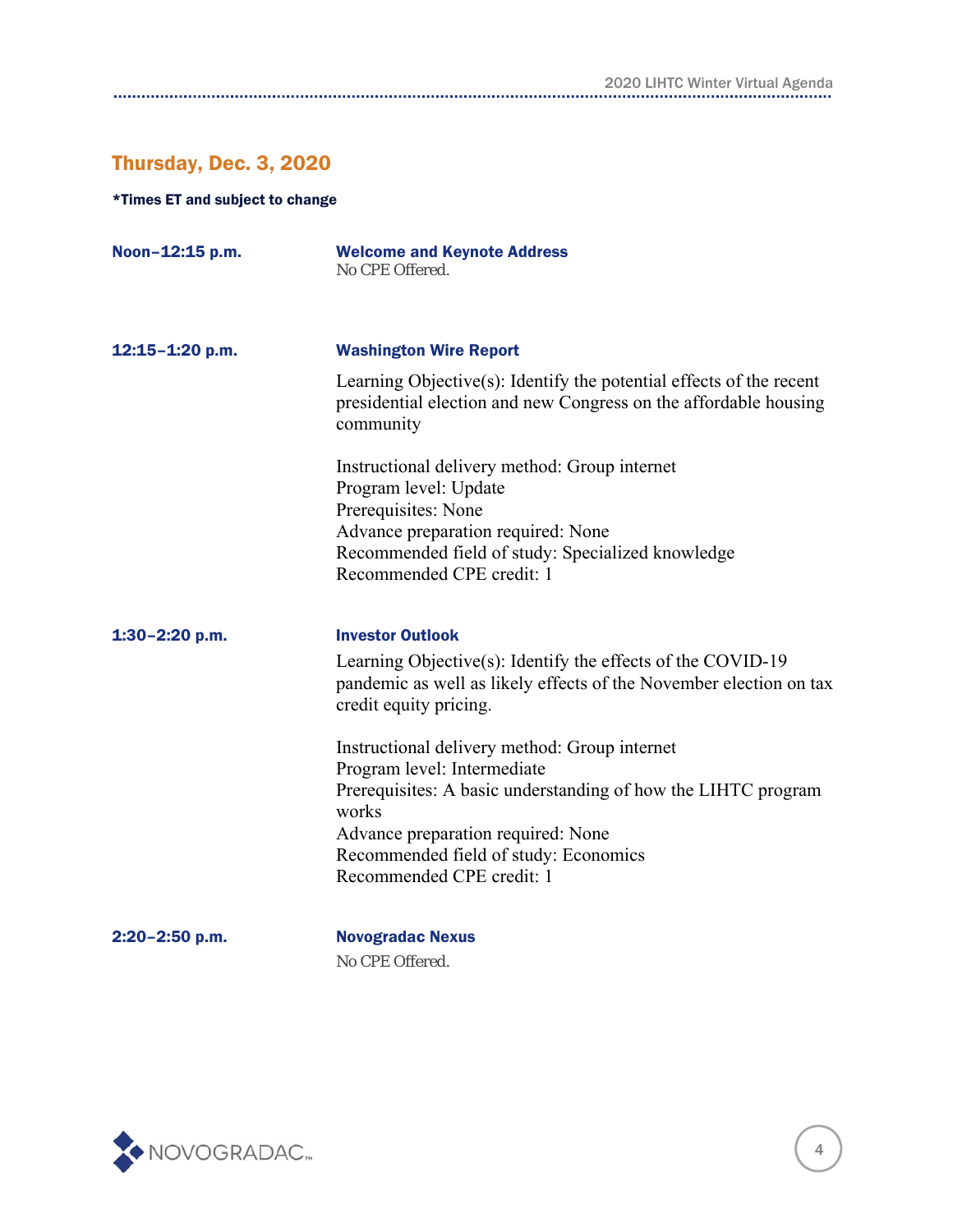| $3 - 3:50$ p.m. | <b>COVID-19 Impacts</b>                                                                                                                                            |
|-----------------|--------------------------------------------------------------------------------------------------------------------------------------------------------------------|
|                 | Learning Objective(s): Identify the effects of the COVID-19<br>pandemic on affordable housing, including construction and<br>compliance issues.                    |
|                 | Instructional delivery method: Group internet                                                                                                                      |
|                 | Program level: Intermediate<br>Prerequisites: A basic understanding of how the LIHTC program<br>works                                                              |
|                 | Advance preparation required: None<br>Recommended field of study: Specialized knowledge<br>Recommended CPE credit: 1                                               |
| 4-4:50 p.m.     | <b>Workforce Housing</b><br>Learning Objective(s): Define "workforce housing", and identify<br>best practices for creating a successful workforce housing project. |
|                 | Instructional delivery method: Group internet                                                                                                                      |
|                 | Program level: Intermediate<br>Prerequisites: A basic understanding of how the LIHTC program<br>works                                                              |
|                 | Advance preparation required: None                                                                                                                                 |
|                 | Recommended field of study: Specialized knowledge<br>Recommended CPE credit: 1                                                                                     |
| 5-5:30 p.m.     | <b>Face-to-Face Mixer Meetup</b>                                                                                                                                   |
|                 | No CPE Offered.                                                                                                                                                    |

# Friday, Dec. 4, 2020

\*Times ET and subject to change

12:00 – 12:30 p.m. Face-to-Face Mixer Meetup No CPE Offered.

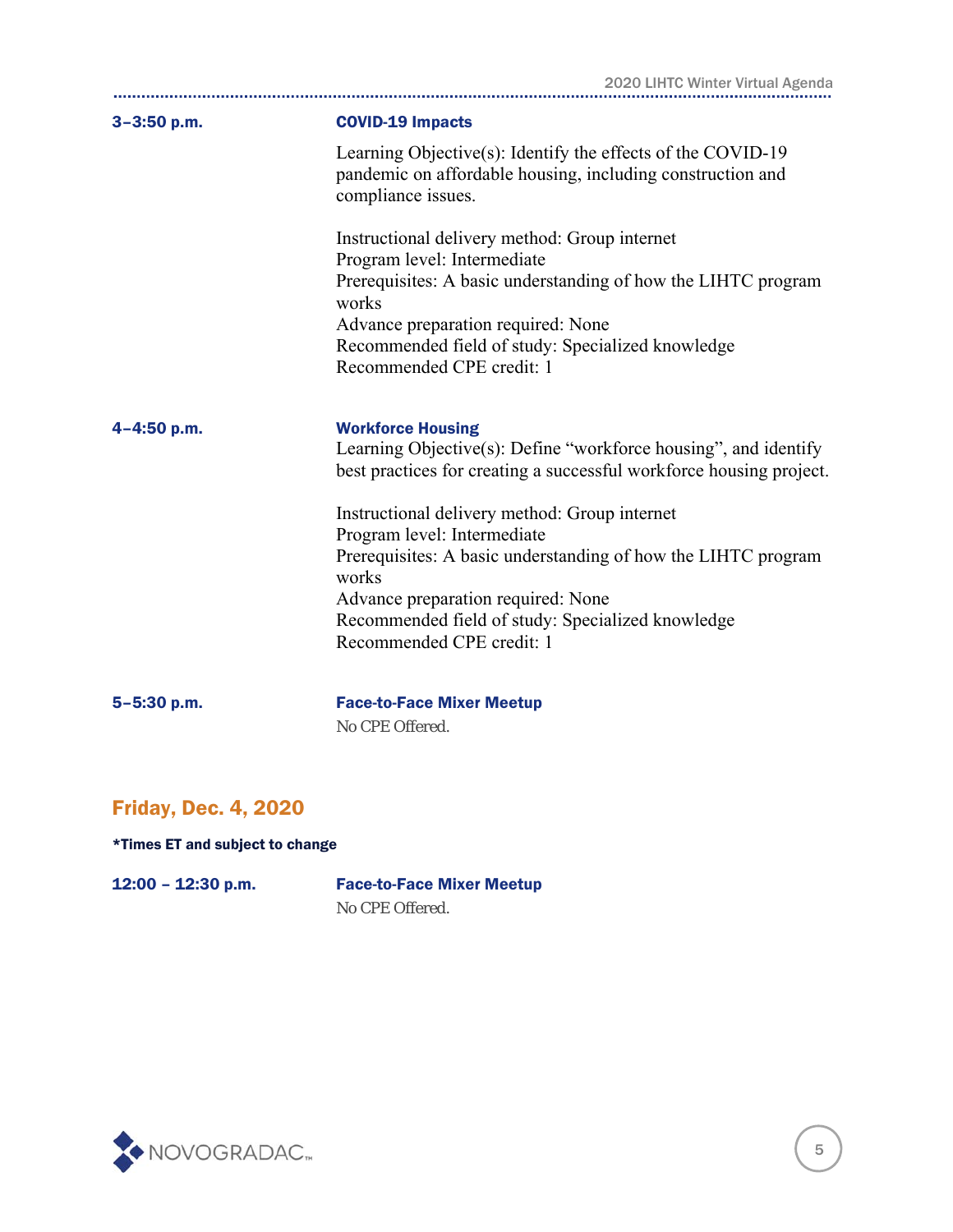| $12:30 - 1:20$ p.m. | <b>Debt Market Update</b><br>Learning Objective(s): Identify best practices for structuring<br>transactions based on new financing options and identify the<br>impact of current interest rates on your project<br>Instructional delivery method: Group internet<br>Program level: Update<br>Prerequisites: None<br>Advance preparation required: None<br>Recommended field of study: Finance<br>Recommended CPE credit: 1                                                                          |
|---------------------|-----------------------------------------------------------------------------------------------------------------------------------------------------------------------------------------------------------------------------------------------------------------------------------------------------------------------------------------------------------------------------------------------------------------------------------------------------------------------------------------------------|
| $1:30-2:20$ p.m.    | <b>Targeted Housing</b><br>Learning Objective(s): Identify best practices and hurdles in<br>developing specialized affordable housing, such as housing for<br>formerly homeless residents, veterans, and seniors.<br>Instructional delivery method: Group internet<br>Program level: Intermediate<br>Prerequisites: A basic understanding of how the LIHTC program<br>works<br>Advance preparation required: None<br>Recommended field of study: Specialized knowledge<br>Recommended CPE credit: 1 |
| $2:20 - 2:50$ p.m.  | <b>Novogradac Nexus</b><br>No CPE Offered.                                                                                                                                                                                                                                                                                                                                                                                                                                                          |
| $3 - 3:50$ p.m.     | <b>Mixed-Income and Mixed-Use Projects</b>                                                                                                                                                                                                                                                                                                                                                                                                                                                          |
|                     | Learning Objective(s): Identify various options available for low-<br>income housing tax credit properties, including the use of the<br>average-income set-aside, mixing in market-rate apartments, and<br>adding commercial property, and identify the effects of these<br>options on compliance and financing                                                                                                                                                                                     |
|                     | Instructional delivery method: Group internet<br>Program level: Intermediate<br>Prerequisites: A basic understanding of how the LIHTC program<br>works<br>Advance preparation required: None<br>Recommended field of study: Specialized knowledge<br>Recommended CPE credit: 1                                                                                                                                                                                                                      |